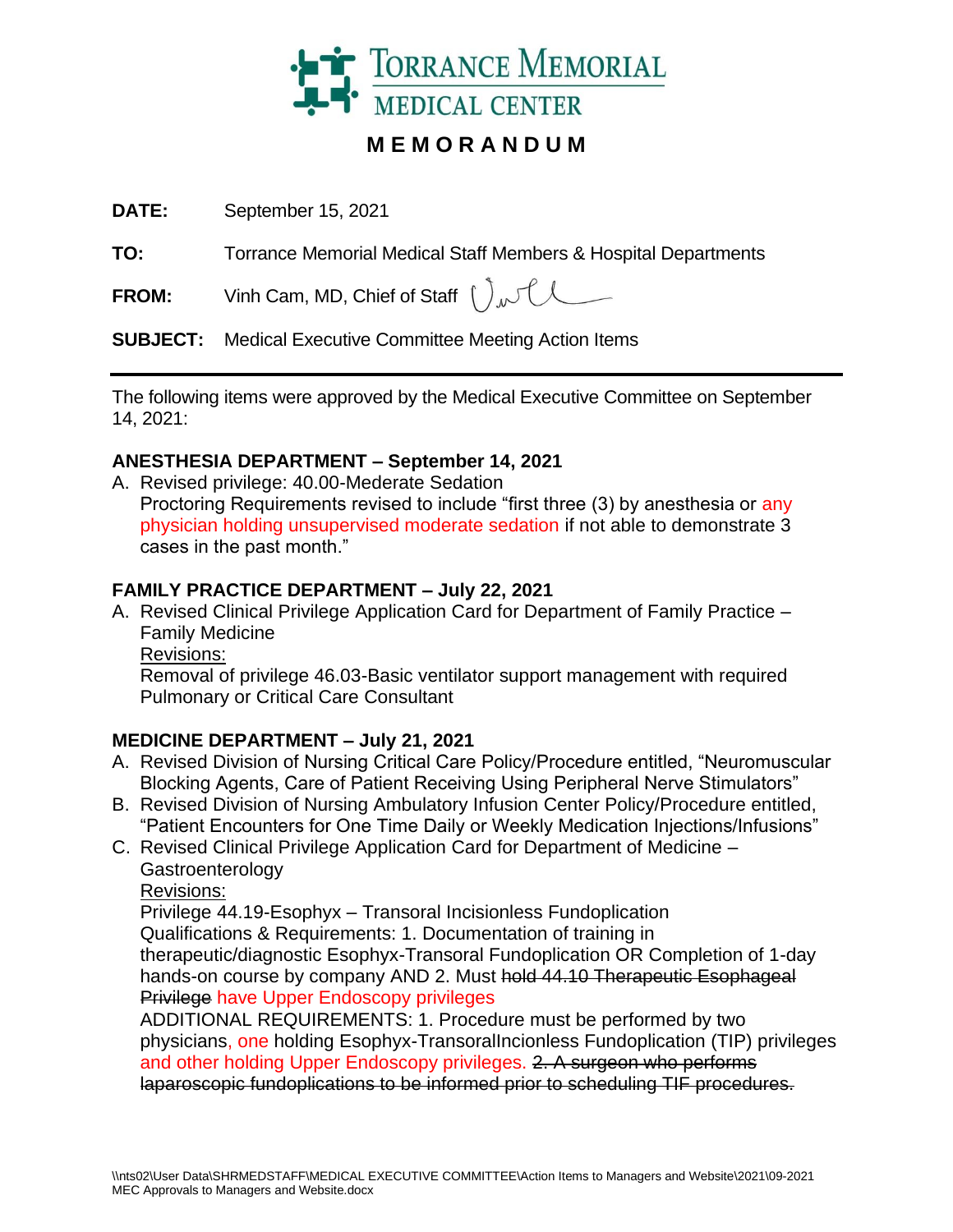Report of the Medical Executive Committee Meeting Date: September 14, 2021 Page 2 of 5

## **MEDICINE DEPARTMENT (CONTINUED)**

- D. Privilege Revision: 46.03-Basic Ventilator support management with required Pulmonary or Critical Care Consultant Basic Ventilator Support management less than 48 hrs (with patient admission or transfer to ICU with required Pulmonary or Critical Care attending for prolonged ventilator management)
- E. Revised Practice Prerogative Application Card for Allied Health Professional Nurse Practitioner (NP) OPTUM Medical Group

#### Revisions:

Qualifications, Section: Certificate(s) – Remove *Current Advanced Cardiac Life Support (ACLS) certification*

Privilege 24.00-Core Privileges NP Optum Medical Group-Inpatient; remove *Provides direct care to assigned patients under physician supervision in accordance with standardized procedure*

F. Revised Clinical Privilege Application Card for Department of Medicine – Neurology Revisions:

Privilege 47.60-Transcranial Doppler Ultrasonography – Interpretation and **Performance** 

Qualifications: Addition of 1. Documentation of a preceptorship at Cedars Sinai Medical Center for this procedure in the past 24 months.

### **OBSTETRICS & GYNECOLOGY DEPARTMENT – July 27, 2021 and September 14, 2021**

A. Revised Clinical Privilege Application Card for Department of OB/GYN – Obstetrics & Gynecology

Revisions:

### Privilege 54.00-Obstetrics Core

Addition of Qualifications: Physicians who have previously held 54.00-Obstetrics Core at Torrance Memorial within the past 4 years, and who are unable to provide documentation of 30 cases to qualify for the Obstetrics Core, may request this privilege after completion of an observation program/preceptorship with an Active or Associate member of the OB/Gyn Department, who is a member in good standing and holds the unrestricted Obstetrics Core (54.00).

The observation/preceptorship program includes the observation of 3 vaginal deliveries, 3 cesarean sections and 2 neonatal circumcisions. These observations will be documented by both the physician being observed and the physician observing.

Proctoring Requirements: OR Observation Program/Preceptorship Proctoring Pathway: 3 vaginal deliveries-1 high risk patient; 3 cesarean sections; and 2 neonatal circumcisions.

Addition to # of cases required Init App: OR See Qualifications for physicians who have previously held 54.00-Obstetrics Core at Torrance Memorial.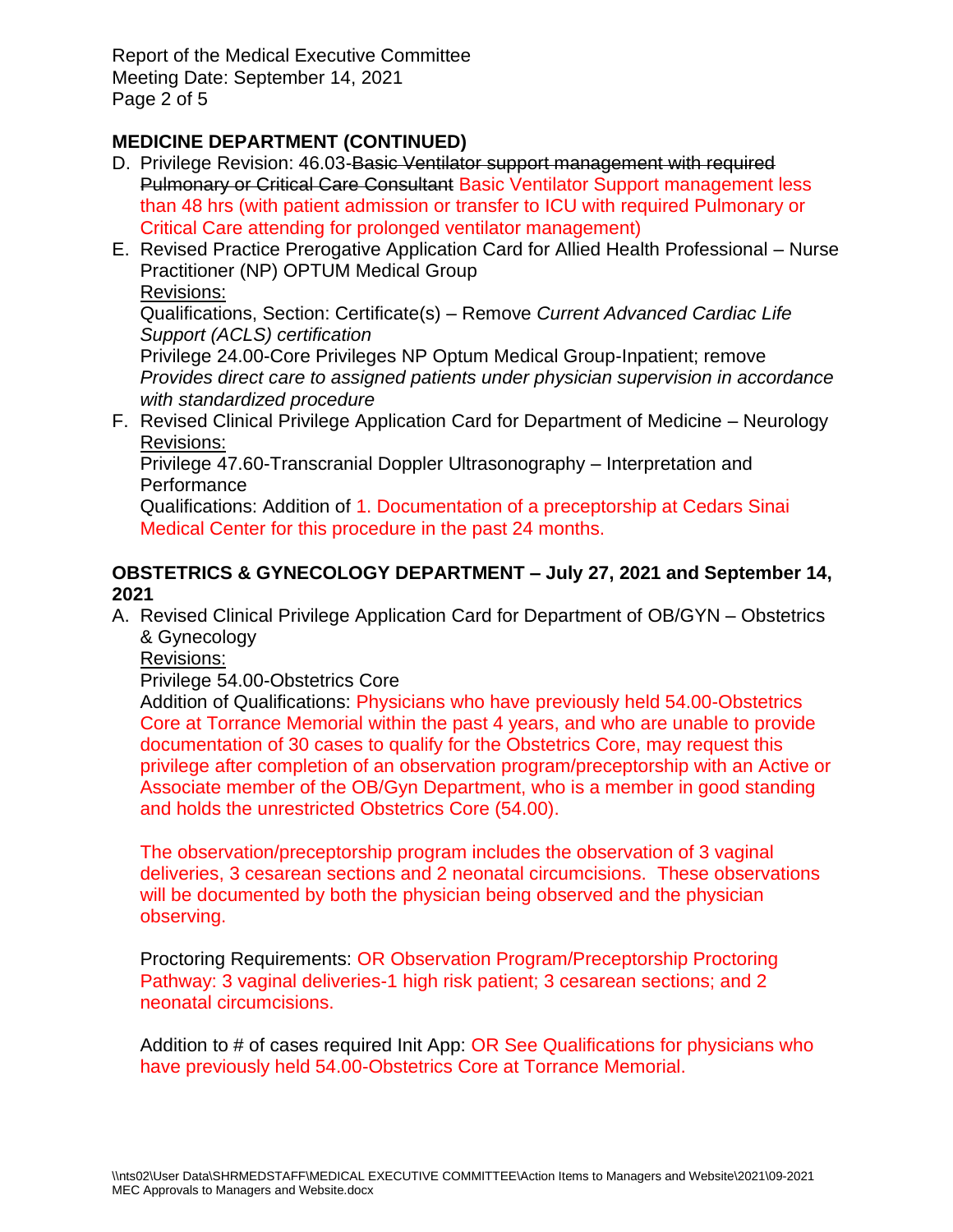Report of the Medical Executive Committee Meeting Date: September 14, 2021 Page 3 of 5

## **SURGERY DEPARTMENT – August 5, 2021**

- A. Annual Review of Bariatric Clinical Pathways *(no changes)*
	- Bariatric Nutrition Consultation Pathways
	- Post-Op Bariatric Surgery Diet Progression for Patient
	- Bariatric Psychosocial Consultation Pathway
	- Bariatric Surgery Selection Criteria
	- Guidelines Regarding Obesity Surgery
	- Surgical Program Absolute/Relative Contraindications
	- Criteria for Revisions/Conversion Surgery
	- ED Clinical Pathway Recommendations
	- Algorithm for Sepsis/Fever
	- Suggested Algorithm for Leaks
	- Algorithm for Hemorrhage in Postoperative Bariatric Surgery Patients
	- Suggested Algorithm for VTE Management
	- PE Algorithm
	- Suggested Algorithm for Rhabdomyolysis
	- Management of Warning Signs of Complications-Bariatric Surgery Clinical Pathway
	- Bariatric Wound Management
- B. Draft Division of Nursing, Wound Care Policy/Procedure entitled, "Non-Excisional Bedside Sharp Debridement"

#### **CREDENTIALS COMMITTEE – July 29, 2021, August 9, 2021, August 26, 2021, and September 13, 2021** – See Toni Woodard, Medical Staff Services Department.

## **INFECTION PREVENTION/P&T COMMITTEE – September 7, 2021**

- A. Review Infection Prevention Policy/Procedure entitled, "Equipment Cleaning Matrix"
- B. Revised Infection Prevention Policy/Procedure entitled, "Hand Hygiene"
- C. Review Infection Prevention Policy/Procedure entitled, "Management of Bed Bugs"
- D. Revised Infection Prevention Policy/Procedure entitled, "Measles Precautions"
- E. Revised Infection Prevention Policy/Procedure entitled, "Transitional Care Unit"
- F. Review Infection Prevention Policy/Procedure entitled, "Chemoprophylaxis After Blood or Body Fluid Exposure"
- G. Review Patient Care Policy/Procedure entitled, "Creutzfeldt-Jakob Disease (CJD) Disinfection and Sterilization"
- H. Revised Infection Prevention Policy/Procedure entitled, "Meningococcal Meningitis Exposure Treatment"
- I. Review Infection Prevention Policy/Procedure entitled, "Surge Plan Influenza/Unusual Illness"
- J. Revised Division of Nursing Obstetrics Policy/Procedure entitled, "Venous Thromboembolism (VTE) Risk Scoring Assessment and Prophylaxis in Antepartum, Labor and Delivery and Postpartum"
- K. Revised Therapeutic Interchange
- L. Revised Patient Care Policy/Procedure entitled, "Rituximab Administration (Adult)"
- M. Revised Patient Care Policy/Procedure entitled, "Vaccination Protocol/Vaccine Information Sheet"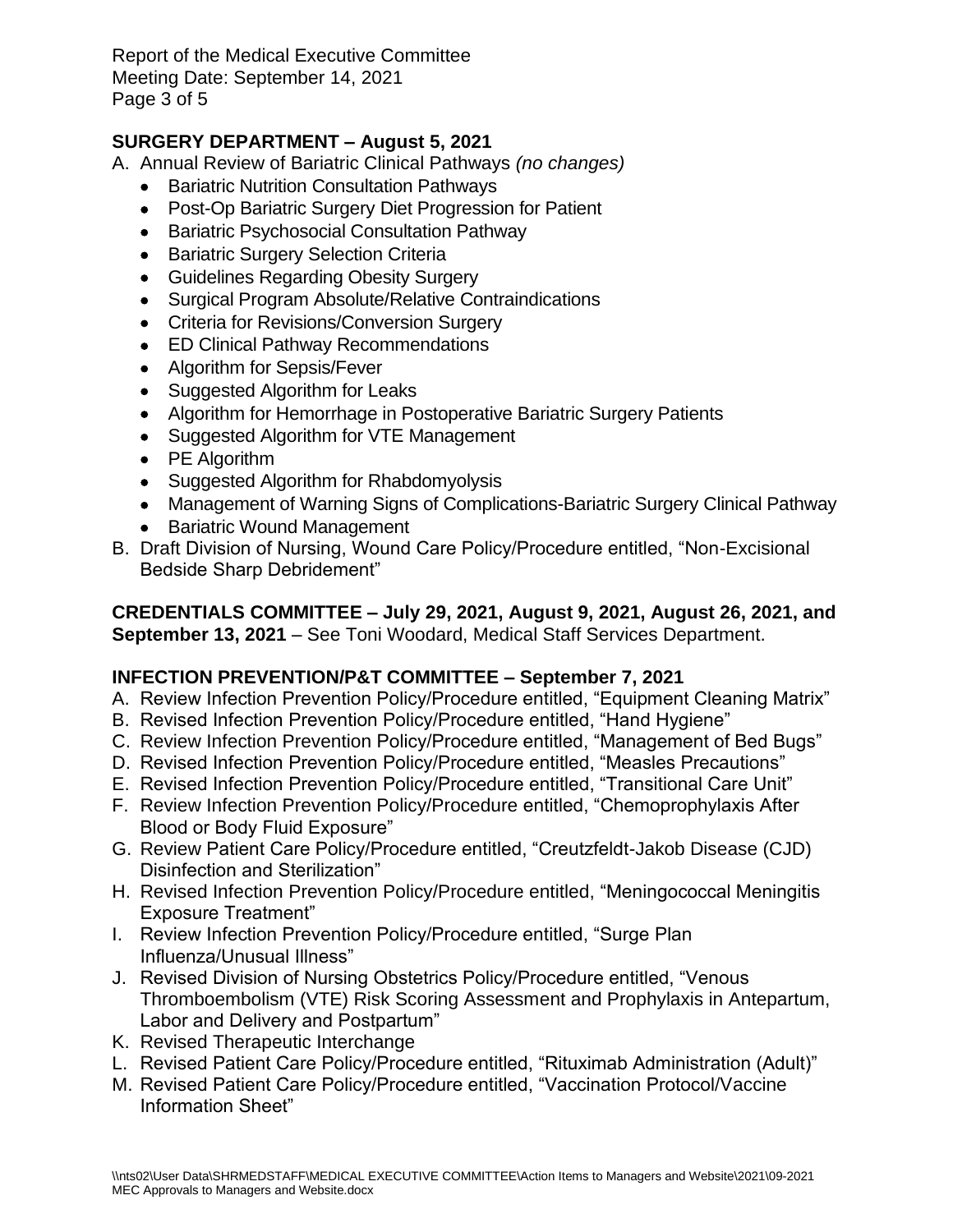Report of the Medical Executive Committee Meeting Date: September 14, 2021 Page 4 of 5

# **INFECTION PREVENTION/P&T COMMITTEE (CONTINUED)**

- N. Revised Patient Care Medication Management Policy/Procedure entitled, "Medication Administration"
- O. Revised Patient Care Policy/Procedure entitled, "Vancomycin Dosing and Monitoring per Pharmacy in Adult and Pediatric Patients"
- P. Revised Patient Care Medication Management Policy/Procedure entitled, "Warfarin per Pharmacy Protocol for Therapeutic Anticoagulation"
- Q. Revised Impella Percutaneous VAD-ICU Orders
- R. Review Formulary Deletions
- S. Review Patient Care Medication Management Policy/Procedure entitled, "Naloxone Protocol for Suspected Opioid-Induced Respiratory Depression"
- T. Revised Pharmacy Policy/Procedure entitled, "Tube System"
- U. Revised Pharmacy Policy/Procedure entitled, "Volunteers"
- V. Revised Pharmacy Policy/Procedure entitled, "Volunteer Competency"
- W. Revised Pharmacy Policy/Procedure entitled, "Floor Stock"
- X. Revised Pharmacy Policy/Procedure entitled, "Evacuation Plan"
- Y. Revised Pharmacy Policy/Procedure entitled, "Dosing Services, Iron Dextran"
- Z. Revised Pharmacy Policy/Procedure entitled, "Discharge/Outpatient Prescriptions"
- AA. Revised Pharmacy Policy/Procedure entitled, "Overview of Pharmacy Services"
- BB. Revised Pharmacy Policy/Procedure entitled, "Orientation and Training of Pharmacy Personnel"
- CC. Revised Pharmacy Policy/Procedure entitled, "Impaired Licensee"
- DD. Revised Neuromuscular Blocking Agents (NMBA) Orders
- EE. Draft Powerplan entitled, "CLEAR Kit (MRSA Decolonization) Rx"

# **INTERDISCIPLINARY PRACTICE COMMITTEE** – **September 1, 2021**

A. New Applicant Nurse Practitioner Standardized Procedure: Li, Jung (Gastroenterology)

# **ONCOLOGY COMMITTEE – July 27, 2021**

A. 2021 Survivorship Program Policy and Procedure

# **STROKE COMMITTEE – July 22, 2021 and August 19, 2021**

- A. Summary of Action
	- Revised Clinical Privilege Application Card for Department of Medicine **Neurology**

Revisions:

Privilege 47.57-Privileges to provide consultation for adult neurocritical patients (acute stroke)

Qualifications: 2. Eight (8) hoursThree (3) hours/year of CME related to cerebrovascular disease and care of patients presenting with signs of acute stroke. Not applicable for recent graduates (residency or fellowship training) who have completed training within prior two (2) years

- B. Revised Division of Nursing Policy/Procedure entitled, "Pupillometer, Use Of"
- C. Revised Patient Care Policy/Procedure entitled, "Code Brain (Management of Acute Stroke)"
- D. Revised Patient Care Policy/Procedure entitled, "Thrombolytic Therapy for Acute Ischemic Stroke"